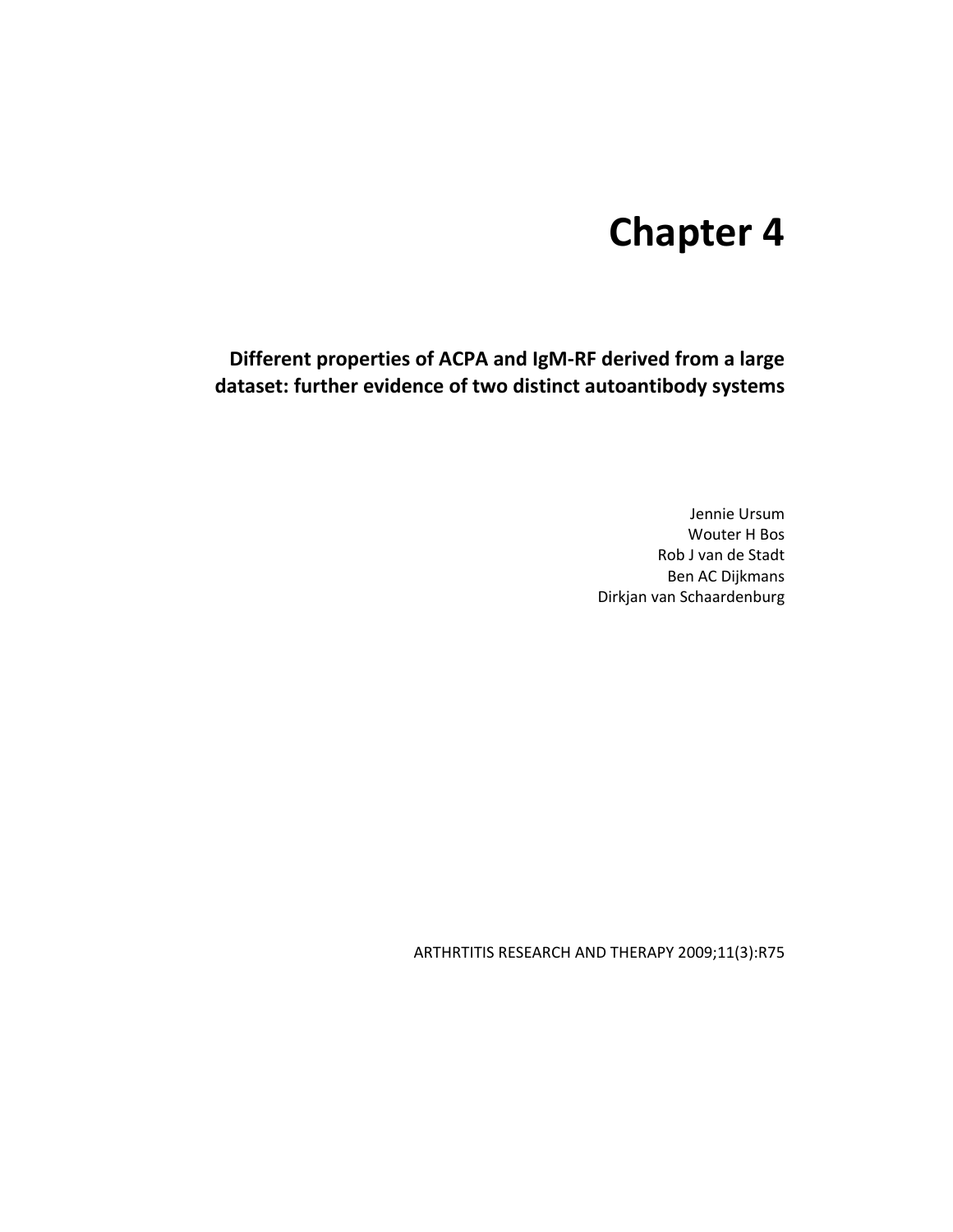# **Abstract**

**Introduction**. The aim of this study was to examine seroconversion and the relationship with age and inflammation of autoantibodies in a large group of patients attending an outpatient rheumatology clinic.

**Methods**. Levels of antibodies to citrullinated proteins/peptides (ACPAs) and IgM rheumatoid factor (IgM-RF) were determined in 22,427 samples collected from 18,658 patients. The diagnosis was derived from a diagnosis registration system. The degree of seroconversion in repeated samples and the correlation of levels with age and inflammatory markers were determined for ACPA and IgM-RF in rheumatoid arthritis (RA) and non-RA patients.

**Results**. Seventy-one percent of RA patients (n = 1,524) were ACPA-positive and 53% were IgM-RF-positive; in non-RA patients ( $n = 2,245$ ), the corresponding values were 2% and 4%, respectively. In patients with at least two samples (n = 3,769), ACPA status was more stable than IgM-RF status in RA patients. ACPA- or IgM-RF-negative non-RA patients seldom became positive. ACPA positivity was unrelated to age in both RA and non-RA patients. IgM-RF positivity was unrelated to age in RA patients; however, it increased with age in non-RA patients. The correlation between autoantibody levels and inflammatory markers was low in general and was somewhat higher for IgM-RF than for ACPA.

**Conclusions**. ACPA status is more stable in time and with increasing age than IgM-RF status, further establishing its role as a disease-specific marker. ACPA and IgM-RF levels are only moderately correlated with markers of inflammation.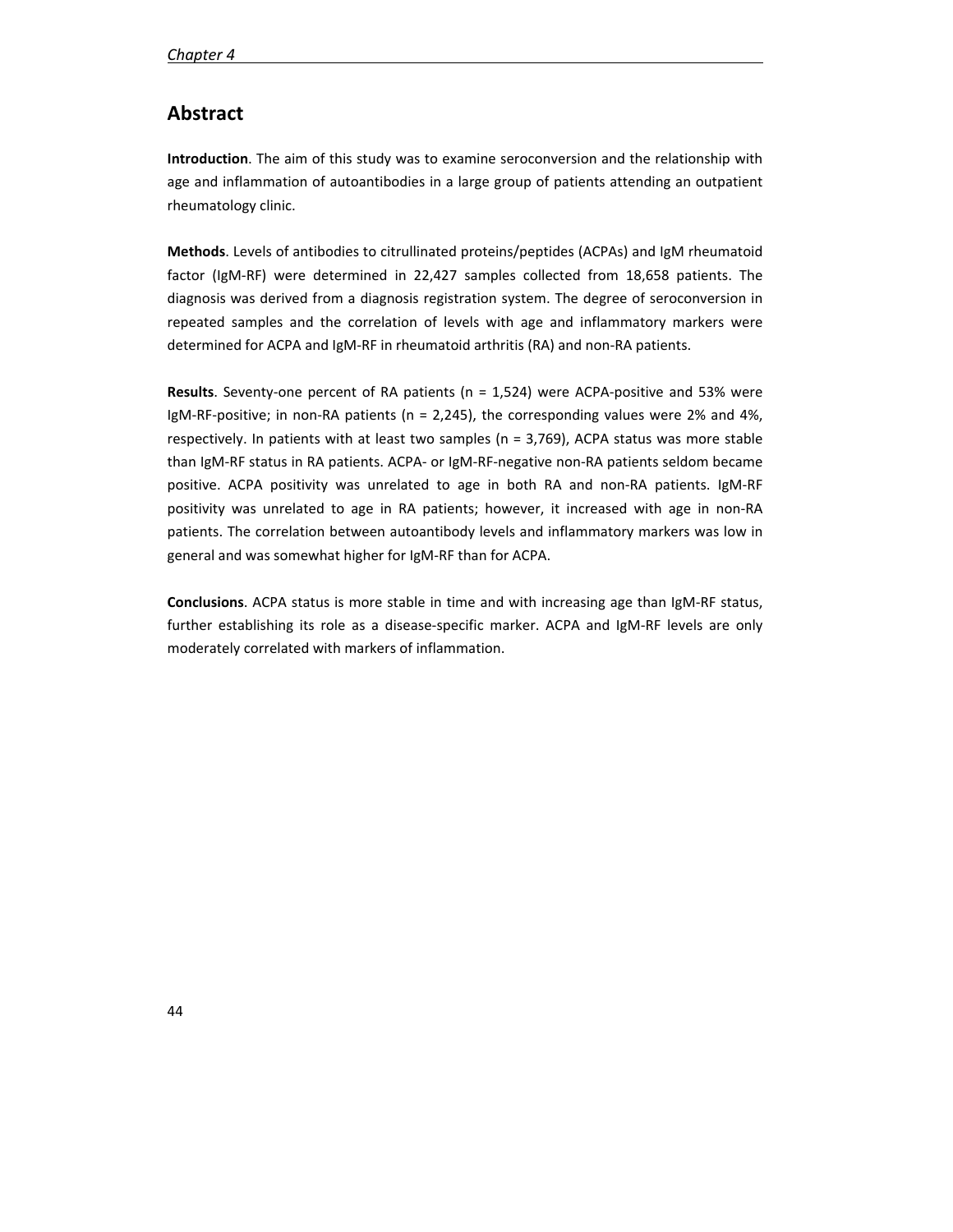# **Introduction**

One of the frequent characteristics of rheumatoid arthritis (RA) is the presence of antibodies to citrullinated proteins/peptides (ACPAs) and/or IgM rheumatoid factor (IgM-RF).<sup>1</sup> IgM-RF targets the Fc fragment of IgG and is observed in about 60% to 65% of RA patients, but it is also frequently observed in other inflammatory diseases.<sup>2,3</sup> ACPAs comprise a group of antibodies that are highly specific for RA: among those are antibodies against cyclic citrullinated peptide (CCP). $^4$  ACPAs target citrullinated proteins and are observed in around 70% of RA patients. In contrast to IgM-RF, ACPA is highly specific for RA (specificity 80% versus 96%, respectively). $3$ 

Besides their well-established superior specificity for RA, several other properties of ACPA are distinct from IgM-RF. About 50% to 70% of early-RA patients are ACPA-positive, and this phenotype remains fairly stable thereafter,  $2.5,6$  even during treatment with tumour necrosis factor (TNF)-blocking agents.<sup>7</sup> On the other hand, IgM-RF levels decrease during antirheumatic treatment<sup>8</sup> and 17% of IgM-RF-positive RA patients turned negative after 6 months of anti-TNF treatment.<sup>9</sup>

Furthermore, IgM-RF, $^{10}$  but not ACPA, $^{11}$  is sometimes present in healthy older persons, suggesting that RF can be a consequence of nonspecific immune activation. Moreover, it has been suggested that IgM-RF production also is a consequence of the rheumatoid inflammation whereas ACPA may have pathophysiological properties. Evidence supporting this concept is emerging.<sup>12</sup> For instance, ACPA precedes IgM-RF in the preclinical phase<sup>13</sup> and the change in IgM-RF levels during anti-TNF treatment is associated with the change in acutephase response; this is not observed for ACPA.<sup>9</sup> These data suggest that ACPA and IgM-RF represent two different autoantibody systems. ACPAs are disease-specific, their presence is fairly stable in time and does not increase with age, and ACPA levels are not correlated with the acute-phase response. On the other hand, IgM-RF is less disease-specific, its presence increases with age in healthy/non-RA individuals, and its levels are correlated with the acutephase response.

Most of these data have emerged from studies of selected populations with small sample sizes. In the present study, we sought to confirm the stability of ACPA in time, the increased IgM-RF frequency with age, and the correlation of IgM-RF with the acute-phase response using a repository of over 22,000 serum samples collected from over 18,000 patients attending a rheumatology clinic network in The Netherlands.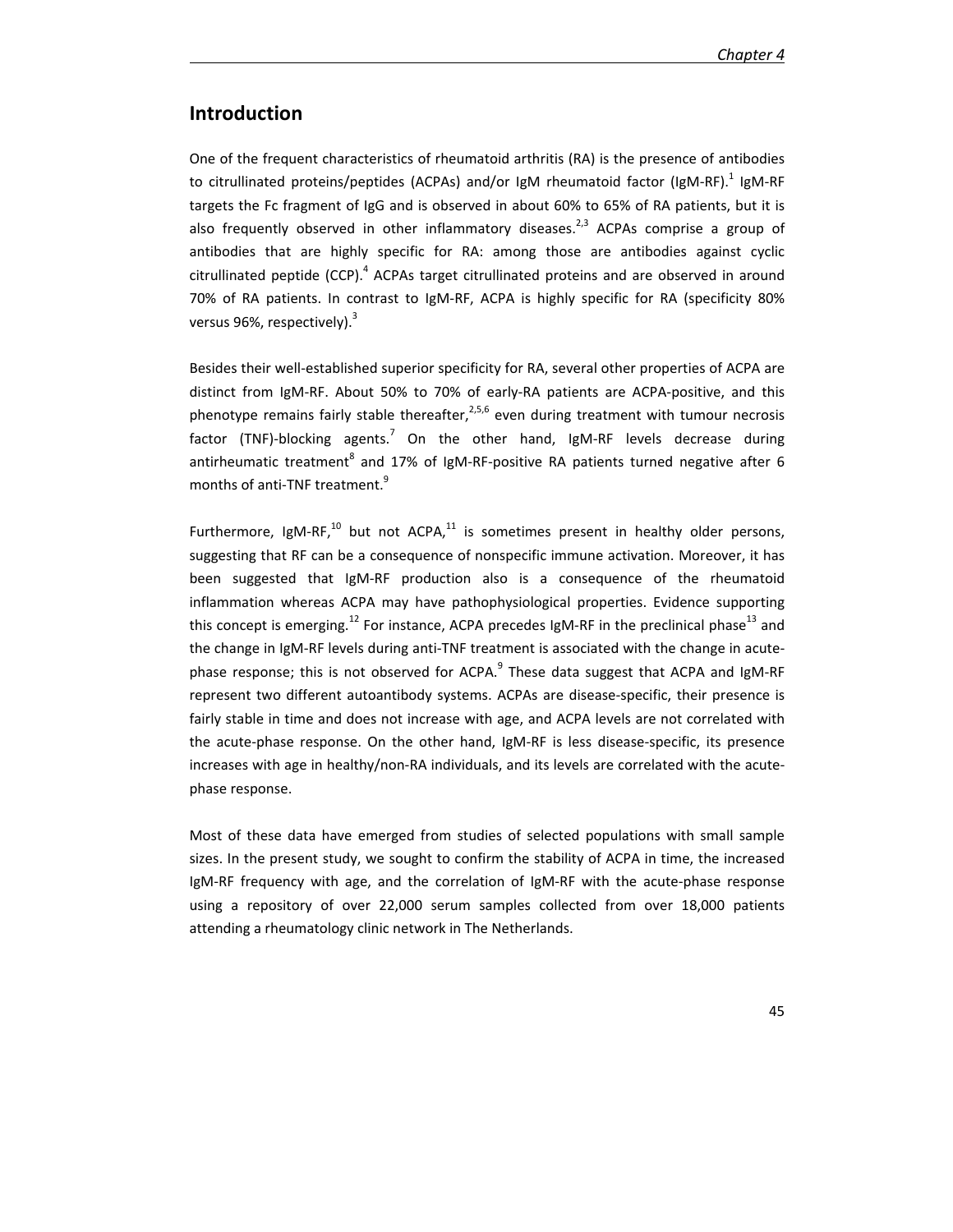# **Patients and methods**

ACPA and IgM-RF levels were determined in 22,427 samples, which were collected from 18,658 patients between August 2003 and August 2007. These patients attended one of the outpatient rheumatology clinics of the Jan van Breemen Institute in the Amsterdam region of The Netherlands. Each patient's final diagnosis was obtained from the International Classification of Diseases version 10 diagnosis registration system, which reflects the opinion of the treating rheumatologist. The diagnosis was categorized into five groups according to the following codes: RA, polyarthritis or oligoarthritis, spondylarthropathy (including ankylosing spondylitis, reactive arthritis, psoriatic arthritis, arthritis associated with inflammatory bowel disease, and undifferentiated spondyloarthropathy), osteoarthritis, and other (including arthralgia, fibromyalgia, and no final diagnosis). The latter four groups were also combined and classified as 'non-RA'. The disease duration at the time of autoantibody testing was variable and unknown. For the association between age and autoantibody positivity, patients were grouped according to their age at the first available sample: younger than 30, 30 to 39, 40 to 49, 50 to 59, 60 to 69, 70 to 79, and 80 years old or older. The local ethics committee approved the study protocol and waived the need for informed patient consent.

#### **Laboratory investigations**

All measurements were routinely performed at the certified clinical laboratory of the Jan van Breemen Institute. After the first sample, sequential samples were obtained as a part of routine or protocollar care. In the case of routine care, samples were obtained at the request of the rheumatologist at a nonspecific time point. In the case of protocollar care, samples were obtained annually. ACPA levels were determined by second-generation anti-CCP enzyme-linked immunosorbent assay (ELISA) (Axis-Shield, Dundee, UK**)** Sera reaching 1,000 arbitrary units (AU) were not further diluted. The cutoff level for ACPA positivity was set at 5 AU/mL in accordance with the instructions of the manufacturer. IgM-RF levels were determined by an in-house ELISA. The cutoff level for IgM-RF positivity was set at 30 international units (IU)/mL, which was determined on the basis of receiver operating characteristic curves described previously.<sup>14</sup> Erythrocyte sedimentation rate (ESR) was measured according to the Westergren method using a Starrsed analyser (Mechatronics, Zwaag, The Netherlands), and the reference value was less than 15 mm per first hour. Creactive protein (CRP) was measured on a Cobas 6000 analyser (Roche, Woerden, The Netherlands) in accordance with the instructions of the manufacturer, and the reference value was less than 10 mg/L.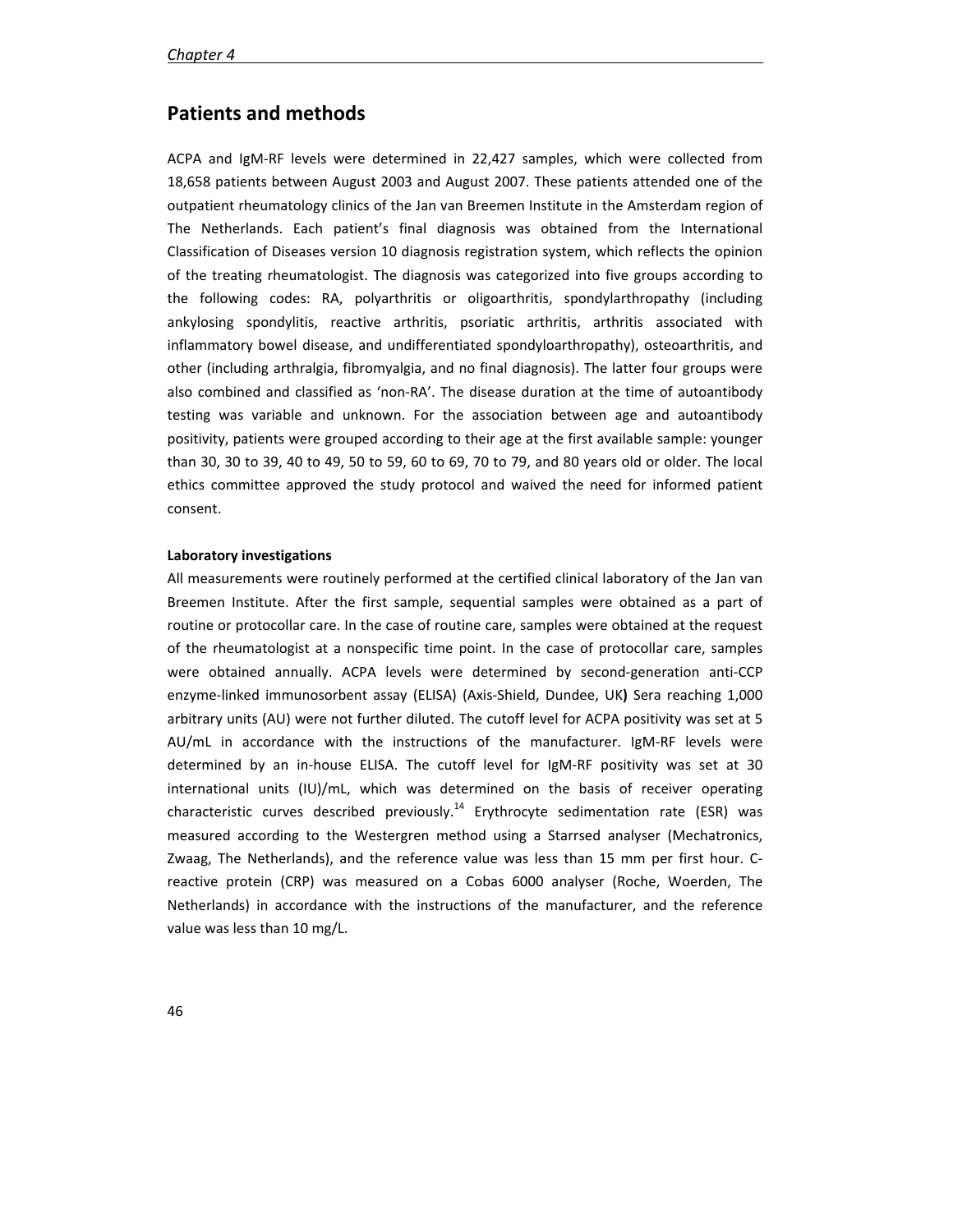#### **Analysis**

The effect of age on ACPA and IgM-RF positivity was determined using the chi-square test. Correlations between levels of antibodies and levels of markers of inflammation were determined with Spearman correlation. All analyses were performed using SPSS 16.0 software (SPSS Inc., Chicago, IL, USA).

### **Results**

Serum samples were available in 18,658 patients: 3,116 patients with RA, 1,063 with polyarthritis or oligoarthritis, 818 with spondylarthropathy, 2,736 with osteoarthritis, and 10,925 classified as other. A second sample was available in 1,524 patients with RA, 419 with polyarthritis or oligoarthritis, 195 with spondylarthropathy, 333 with osteoarthritis, and 1,298 classified as other. Of all second samples, 35% were obtained annually as part of a protocol, and the others were obtained according to physician request. These 35% can be divided into patients receiving routine care (24%), described elsewhere, $^{15}$  and those receiving anti-TNF treatment (11%). In the first sample of the 18,658 patients, the percentages of patients with positive ACPA were 71% in the RA group and 2% in the non-RA group. Rates of IgM-RF positivity were 53% in the RA group and 4% in the non-RA group. In the second sample (n = 3,769), the percentages of patients with positive ACPA were 70% in the RA group and 7% in the non-RA group. Rates of IgM-RF positivity were 49% in the RA group and 10% in the non-RA group.

## **Switch in antibody to citrullinated proteins/peptides or IgM rheumatoid factor status between first and second samples**

In patients with at least two samples, the stability of the autoantibody status was assessed (n = 3,769). The median times between the first and second samples were similar for RA patients (n = 1,524) and non-RA patients (n = 2,245): 11 months (interquartile range [IQR] 4 to 13 months) and 9 months (IQR 3 to 16 months), respectively. In RA patients, the percentages of patients switching from ACPA positivity to negativity and from ACPA negativity to positivity were lower compared with percentage changes in IgM-RF. In initially ACPA-positive RA patients, 1% of the second sample was negative, whereas 13% of the second sample in IgM-RF-positive RA was negative (*P* <0.001). In initially ACPA-negative RA patients, 4% of the second sample was ACPA-positive, whereas 8% of the initially IgM-RF-negative RA patients became positive (*P* <0.001). Furthermore, autoantibody-positive non-RA patients frequently became negative in the second sample (9% for ACPA and 17% for IgM-RF, respectively), whereas autoantibody-negative non-RA patients seldom became positive (Figure 1). When levels in RA patients were the focus, initially ACPA-positive patients showed a non-significant median increase from 74 AU/mL (IQR 25 to 252) to 80 AU/mL (IQR 24 to 229), whereas in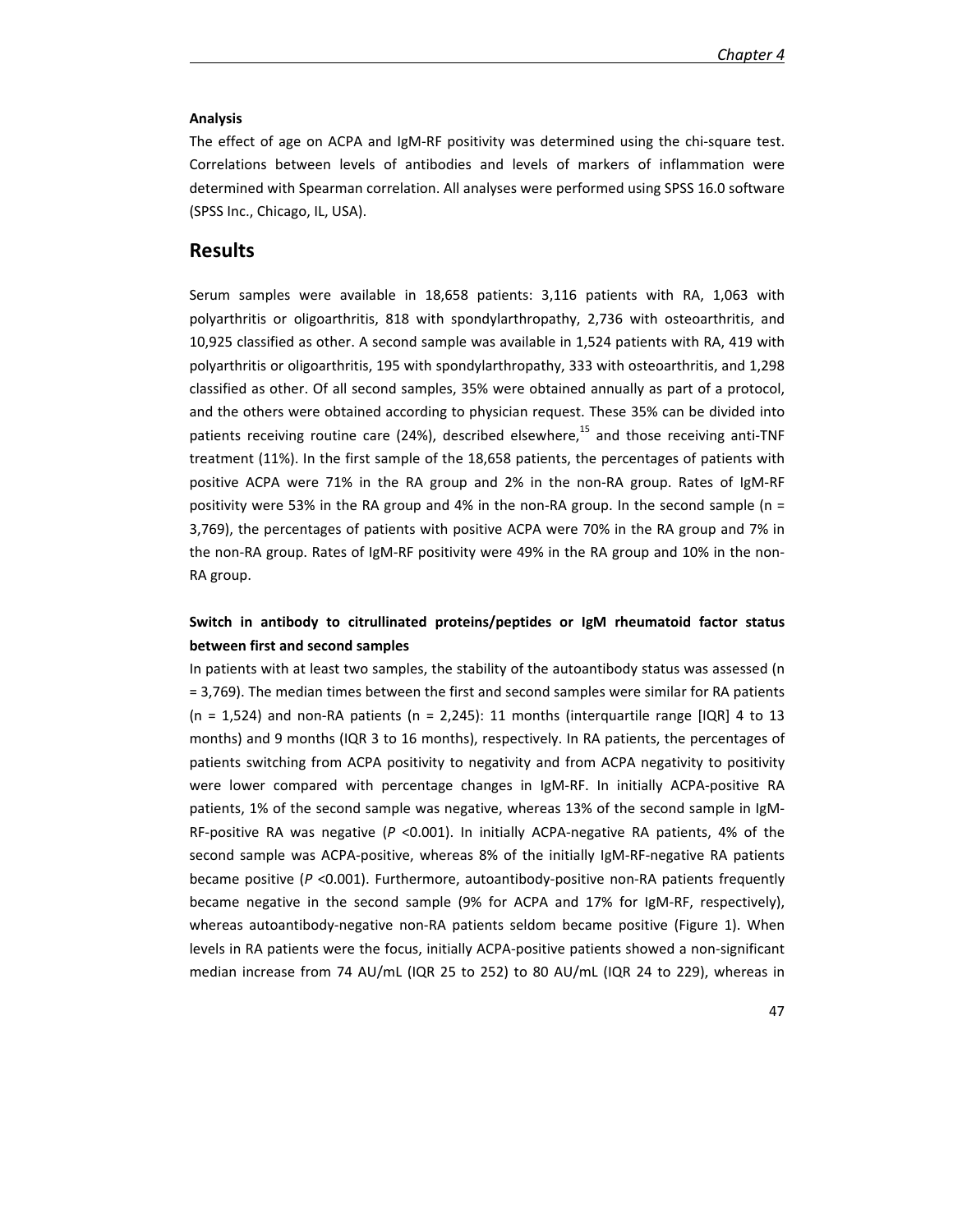

initially IgM-RF-positive RA patients, median IgM-RF levels decreased (*P* <0.001) from 94 IU/mL (IQR 51 to 188) to 81 IU/mL (IQR 41 to 178).

#### **Figure 1**

Percentage of rheumatoid arthritis (RA) and non-RA patients with a change in positivity in antibodies to citrullinated proteins/peptides (ACPA) and IgM rheumatoid factor (IgM-RF) between the first and second samples.

#### **Autoantibody positivity in relation to age**

To explore an effect of age on ACPA and IgM-RF positivity, we grouped patients according to their age at the first sample. In RA, ACPA positivity was more frequent than IgM-RF positivity in all age groups. In non-RA, however, the frequency of ACPA positivity was lower than IgM-RF positivity in all age groups except in patients younger than 30 years old. ACPA positivity was similar among the different age groups in RA (Figure 2) as well as non-RA (Figure 3), whereas IgM-RF positivity increased with age in the non-RA group but not in the RA group. The chi-square test for linear trend revealed a significant (*P* <0.001) linear trend; IgM-RF positivity increased with age in non-RA patients.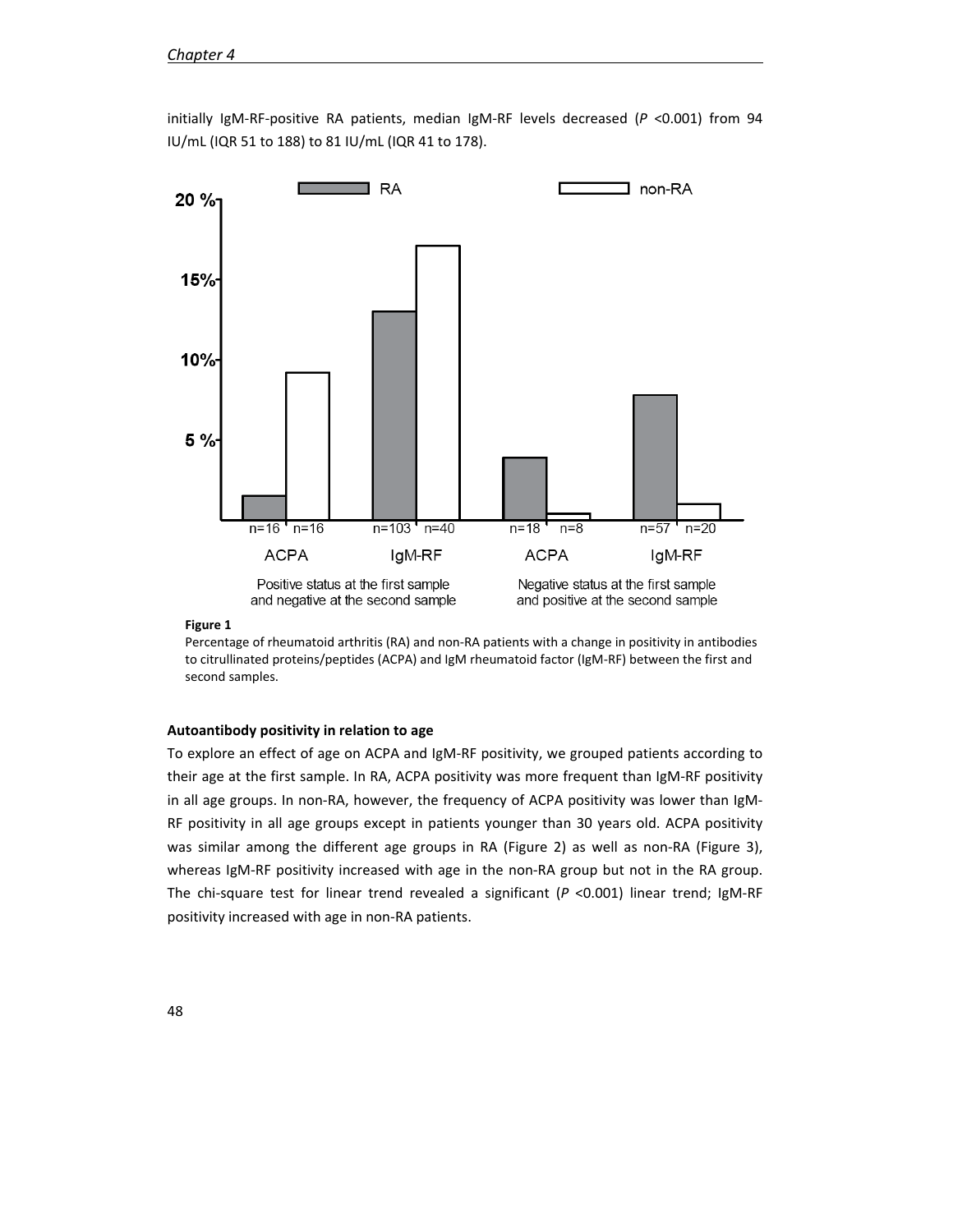#### **Autoantibody levels in relation to markers of inflammation**

In RA patients, a low correlation between autoantibodies and the levels of markers of inflammation (as measured by ESR and CRP) was found. The correlation between IgM-RF levels and the levels of markers of inflammation (ESR: *r* = 0.23; CRP: *r* = 0.21, both *P* <0.01) was somewhat stronger compared with the correlation of ACPA levels and the levels of markers of inflammation (ESR: *r* = 0.14; CRP: *r* = 0.14, both *P* <0.01) (Table 1). In a second analysis, the correlation of the changes of levels in time of both antibodies

and markers of inflammation – that is, the correlation between (a) the difference between the first and second ACPA/RF levels and (b) the difference between the first and second ESR/CRP levels – was measured.

The correlation between change in ACPA levels and change of levels in markers of inflammation (ESR: *r* = 0.16; CRP: *r* = 0.13, both *P* <0.01) was similar to the correlation at a single time point. For IgM-RF, the correlation of change of levels in time with change of levels in markers of inflammation (ESR: *r* = 0.31; CRP: *r* = 0.28, both *P* <0.01) was slightly higher compared with the correlation at a single time point. In non-RA patients, no correlation between autoantibody levels and the levels of markers of inflammation was found at a single time point or between changes in ACPA or IgM-RF and markers of inflammation.

| Table 1 Correlations between autoantibody levels and markers of inflammation |                                          |            |                    |            |
|------------------------------------------------------------------------------|------------------------------------------|------------|--------------------|------------|
|                                                                              | <b>Erythrocyte sedimentation</b><br>rate |            | C-reactive protein |            |
| Diagnosis group                                                              | <b>ACPA</b>                              | IgM-RF     | <b>ACPA</b>        | lgM-RF     |
| $RA (n = 1,130)$                                                             | $0.16^a$                                 | $0.31^{a}$ | $0.13^{\circ}$     | $0.28^{a}$ |
| Non-RA ( $n = 1,190$ )                                                       | $0.07^{b}$                               | 0.06       | 0.02               | 0.06       |

<sup>a</sup>P <0.01; <sup>b</sup>P <0.05. ACPA, antibody to citrullinated proteins/peptides; IgM-RF, IgM rheumatoid factor; RA, rheumatoid arthritis.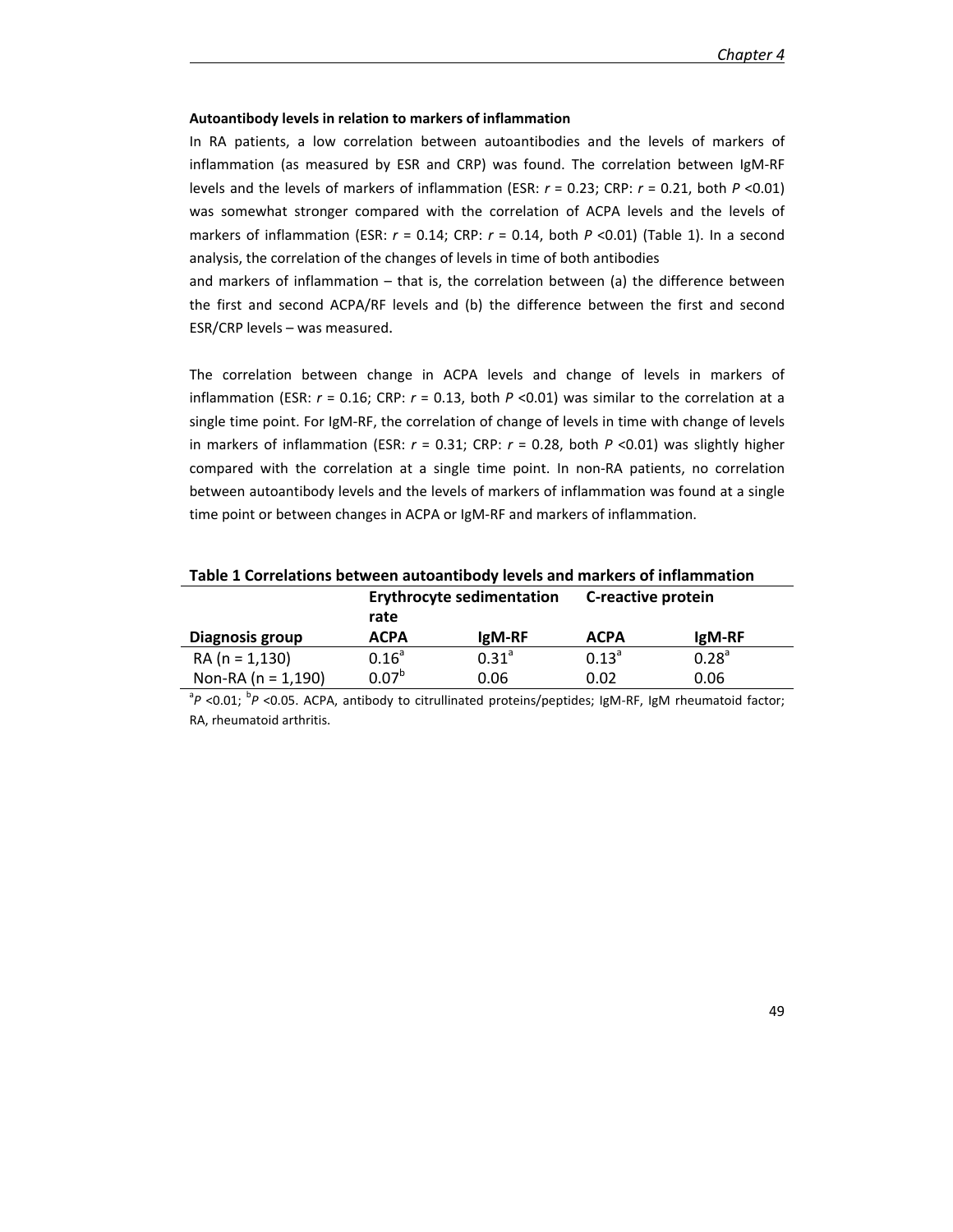

**Figure 2**

Percentage of rheumatoid arthritis patients with positive antibodies to citrullinated proteins/ peptides (ACPA) or IgM rheumatoid factor (IgM-RF) status at the first sample. Patients are grouped according to age.



Percentage of non-rheumatoid arthritis patients with positive antibodies to citrullinated proteins/peptides (ACPA) or IgM rheumatoid factor (IgM-RF) status at the first sample. Patients are grouped according to age.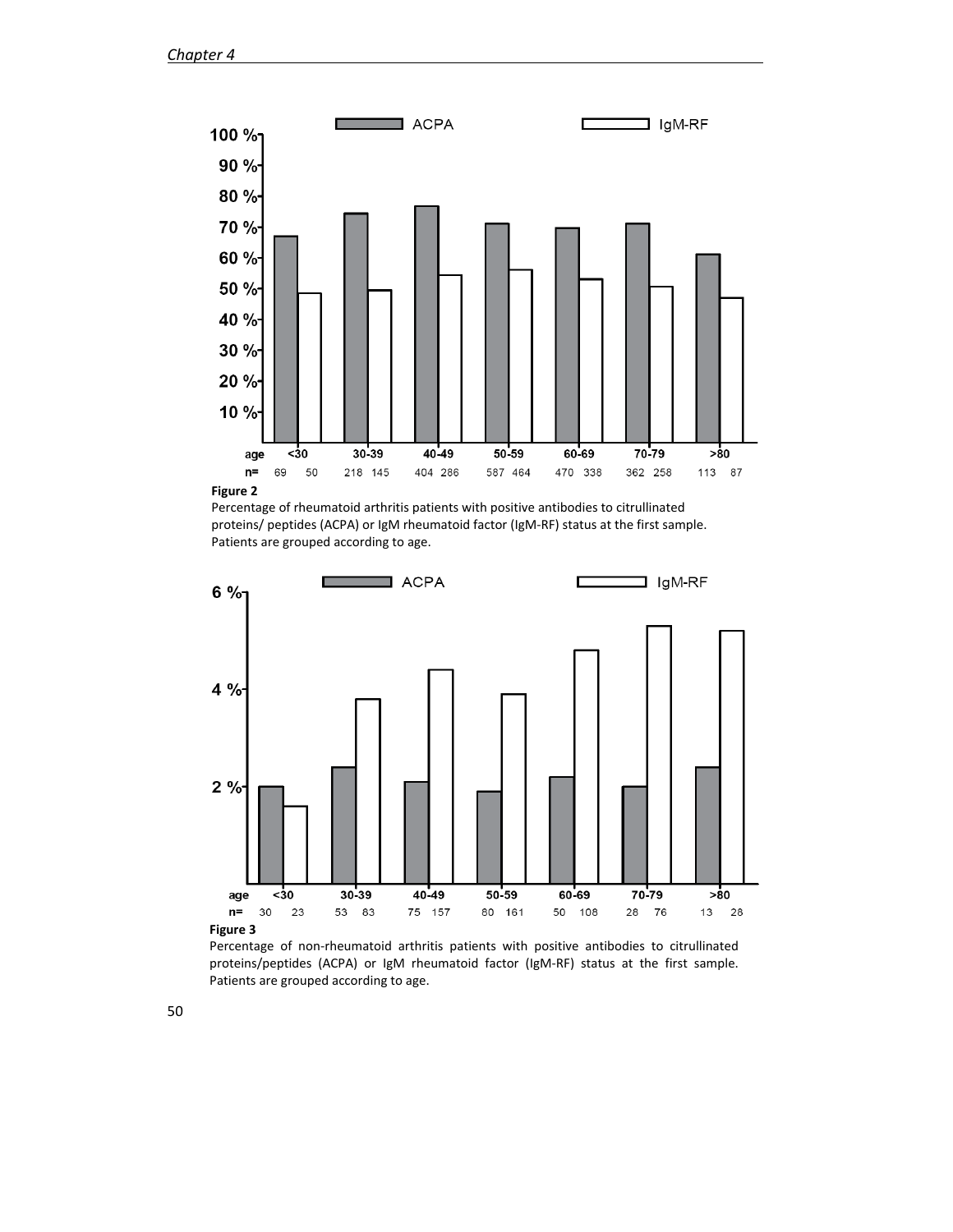# **Discussion**

Characteristics of ACPA and IgM-RF were studied in a large group of RA and non-RA patients. ACPA status was more stable than IgM-RF status in RA and non-RA patients. ACPA positivity did not increase with age in any group, whereas IgM-RF positivity was stable with age in RA but more frequent in older versus younger non-RA patients. The correlation between autoantibody levels and markers of inflammation was low in RA and absent in non-RA patients.

The results of this study show a low percentage of ACPA seroconversion in both directions compared with IgM-RF. In very early RA, the seroconversion to positivity might occur more frequently.<sup>5</sup> Previous studies of prolonged follow-up of early-arthritis patients seem to show that qualitative changes in ACPA are rare,<sup>2,6</sup> although the numbers of patients (n = 96 and 279) were relatively small. In RA, ACPA seroconversion data are available from treatment cohorts, mostly with a follow-up period of less than a year. Most, but not all, studies<sup>16-18</sup> reported a modest decrease in ACPA levels; however, downward seroconversion does not seem to occur. Data on IgM-RF seroconversion in early RA are scarce. In very early RA, a decrease in the percentage of patients positive for IgM-RF was reported,<sup>5</sup> and in a study of early RA, 11% of the patients had variable IgM-RF status during 6-year follow-up.<sup>19</sup> In RA, IgM-RF downward seroconversion during anti-TNF treatment has been reported in up to 50% of patients.7,9,20

With regard to age and autoantibody status, ACPA positivity was stable in both RA and non-RA, whereas IgM-RF positivity increased with age in non-RA, but not in RA. A formal comparison cannot be made, but these results seem to be in line with earlier observations made in healthy older persons. IgM-RF positivity increases with age; in one study, up to 25% of persons more than 85 years old were IgM-RF-positive.<sup>10</sup> In a similar study, ACPA positivity was observed in only 1 out of 300 healthy individuals over 75 years of age. $^{11}$  The fact that IgM-RF positivity increases with age in non-RA but not in RA supports the notion that lowaffinity RFs associated with infection and older age appear to play an important role in the host response to many infectious organisms and are likely to contribute to host defence. By contrast, high-affinity RFs in RA represent an 'autoimmune humoral signature' that may be independent of age. $^{21}$  In a previous study reporting on IgM-RF and ACPA levels in RA, no association was found with age.<sup>22</sup>

The present data show modest, but significant, correlations between (changes in) ACPA and IgM-RF levels and the inflammatory indices ESR and CRP. The correlation of changes in autoantibody levels with changes in acute-phase markers was stronger for IgM-RF than for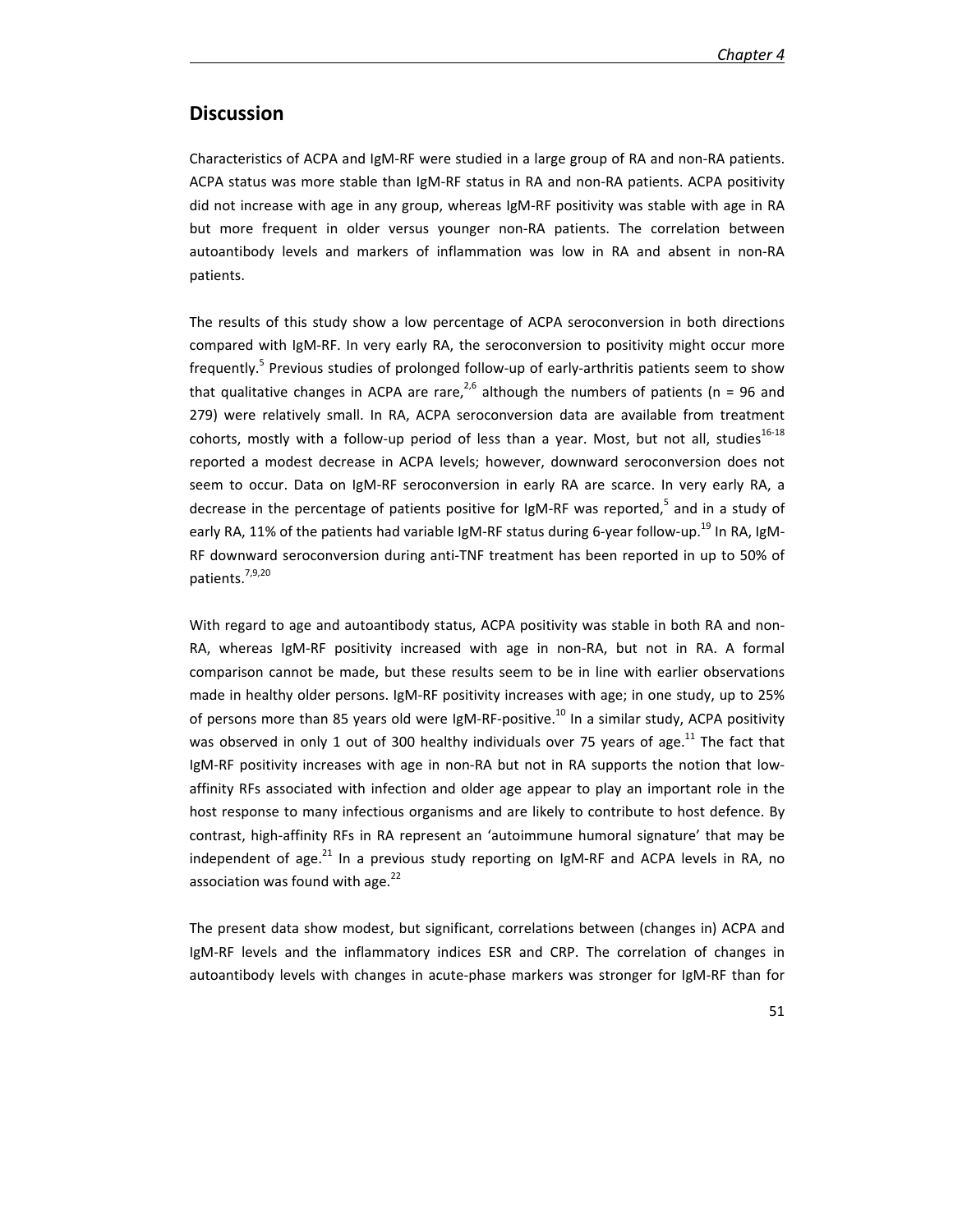ACPA, which is in line with results seen during anti-TNF treatment.<sup>9</sup> It has been suggested that ACPA is a disease-specific marker because of the stable phenotype, which is confirmed in our results, and IgM-RF acts as a marker of inflammation because it fluctuates with disease activity.<sup>9</sup> Observations of decreasing ACPA or IgM-RF levels were made mainly during treatment with TNF blockers.<sup>7</sup>

In this large population, regardless of treatment, ACPA had a low correlation with ESR and CRP and IgM-RF also had a low correlation with ESR and CRP, although the latter was slightly higher both at a single time point and in the course of time. Matsui and colleagues<sup>23</sup> reported similar correlations in a group of RA patients. The slightly stronger correlation of IgM-RF with ESR and CRP supports the notion that IgM-RF acts as a marker of inflammation.

This study has some limitations. Diagnoses were derived from a diagnosis registration system based on the rheumatologist's opinion, used for insurance purposes, and not on standardized criteria. These diagnoses could change over time; the latest diagnosis was used in the study. Furthermore, differences in disease duration and antirheumatic treatment might have influenced these results but this information was unavailable. Anti-TNF treatment may influence ACPA levels; however, it is not likely that this was the cause of the observed change in ACPA positivity since a relatively small number of patients were treated with these agents. Moreover, non-RA patients positive for IgM-RF or ACPA might eventually develop RA since these autoantibodies are present in the preclinical phase.<sup>13</sup> The strength of the study is the large number of observations from routine clinical practice.

## **Conclusions**

This study shows that, in a large group of rheumatology clinic patients, seroconversion of ACPA in either direction is less frequent than that of IgM-RF. Furthermore, IgM-RF positivity increases with age in non-RA patients, but not in RA patients, whereas ACPA status is stable at different ages. Finally, IgM-RF levels, and to a lesser extent ACPA levels, modestly correlate with markers of the acute-phase response.

#### **Abbreviations**

ACPA = antibody to citrullinated proteins/peptides; AU = arbitrary units; CCP = cyclic citrullinated peptide; CRP = C-reactive protein; ELISA = enzyme-linked immunosorbent assay; ESR = erythrocyte sedimentation rate;  $IgM-RF = IgM$  rheumatoid factor;  $IQR =$  interquartile range; IU = international units;  $RA =$  rheumatoid arthritis;  $RF =$  rheumatoid factor;  $TNF =$ tumour necrosis factor.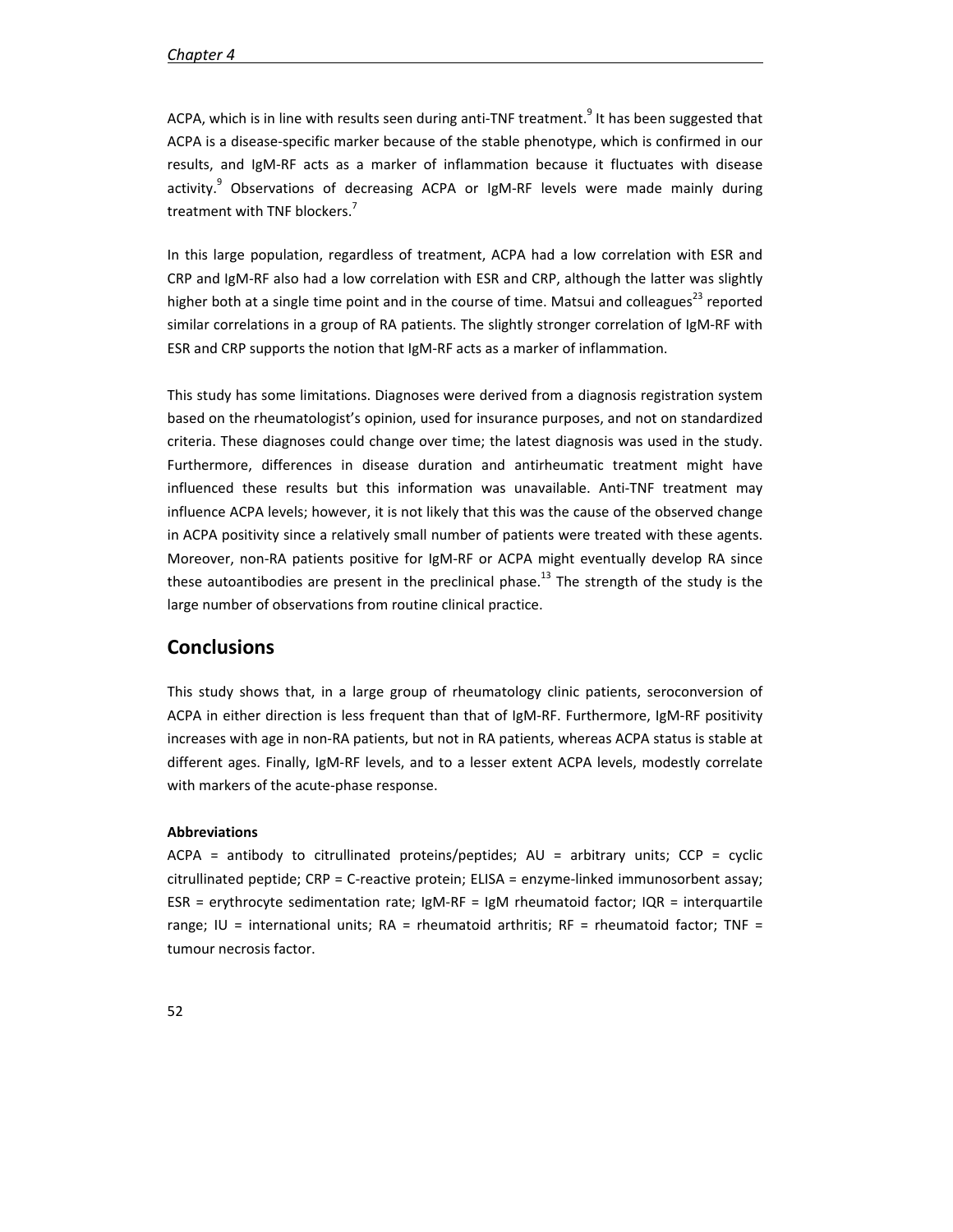#### **Competing interests**

The authors declare that they have no competing interests.

#### **Authors' contributions**

JU performed analysis and interpretation of data and drafted the manuscript. WHB contributed to the interpretation of data and the drafting of the manuscript. RJvdS collected the data and was involved in the design of the study. BACD helped design the study and draft the manuscript. DvS performed study design, interpretation of data, and drafting of the manuscript. All authors read and approved the final manuscript.

## **References**

- 1. Nishimura K, Sugiyama D, Kogata Y, Tsuji G, Nakazawa T, Kawano S et al. Meta-analysis: diagnostic accuracy of anti-cyclic citrullinated peptide antibody and rheumatoid factor for rheumatoid arthritis. Ann Intern Med 2007; 146(11):797-808
- 2. Kastbom A, Strandberg G, Lindroos A, and Skogh T. Anti-CCP antibody test predicts the disease course during 3 years in early rheumatoid arthritis (the Swedish TIRA project). Ann Rheum Dis 2004; 63(9):1085-1089.
- 3. Avouac J, Gossec L, and Dougados M. Diagnostic and predictive value of anti-cyclic citrullinated protein antibodies in rheumatoid arthritis: a systematic literature review. Ann Rheum Dis 2006; 65(7):845-851.
- 4. Schellekens GA, de Jong BA, van den Hoogen FH, van de Putte LB, and van Venrooij WJ. Citrulline is an essential constituent of antigenic determinants recognized by rheumatoid arthritis-specific autoantibodies. J Clin Invest 1998; 101(1):273-281.
- 5. Nell-Duxneuner V, Machold K, Stamm T, Eberl G, Heinzl H, Hoefler E et al. Autoantibody profiling in patients with very early rheumatoid arthritis - a follow-up study. Ann Rheum Dis 2009;Published Online First: 19 January 2009. doi:10.1136/ard.2008.100677-
- 6. Rönnelid J, Wick MC, Lampa J, Lindblad S, Nordmark B, Klareskog L et al. Longitudinal analysis of citrullinated protein/peptide antibodies (anti-CP) during 5 year follow up in early rheumatoid arthritis: anti-CP status predicts worse disease activity and greater radiological progression. Ann Rheum Dis 2005; 64(12):1744-1749.
- 7. Bobbio-Pallavicini F, Caporali R, Alpini C, Moratti R, and Montecucco, C. Predictive value of antibodies to citrullinated peptides and rheumatoid factors in anti-TNF-alpha treated patients. Ann N Y Acad Sci 2007; 1109287-295.
- 8. Knijff-Dutmer E, Drossaers-Bakker W, Verhoeven A, van, der Sluijs V, Boers M, van der Linden S et al. Rheumatoid factor measured by fluoroimmunoassay: a responsive measure of rheumatoid arthritis disease activity that is associated with joint damage. Ann Rheum Dis 2002; 61(7):603-607.
- 9. Bos WH, Bartelds GM, Wolbin, GJ, de Koning MH, van de Stadt RJ, van Schaardenburg D et al. Differential response of the rheumatoid factor and anticitrullinated protein antibodies during adalimumab treatment in patients with rheumatoid arthritis. J Rheumatol 2008; 35(10):1972-1977.
- 10. van Schaardenburg D, Lagaay AM, Otten HG, and Breedveld FC. The relation between class-specific serum rheumatoid factors and age in the general population. Br J Rheumatol 1993; 32(7):546-549.
- 11. Palosuo T, Tilvis R, Strandberg T, and Aho K. Filaggrin related antibodies among the aged. Ann Rheum Dis 2003; 62(3):261-263.
- 12. Klareskog L, Rönnelid J, Lundberg K, Padyukov L, and Alfredsson L. Immunity to citrullinated proteins in rheumatoid arthritis. Annu Rev Immunol 2008; 26651-675.